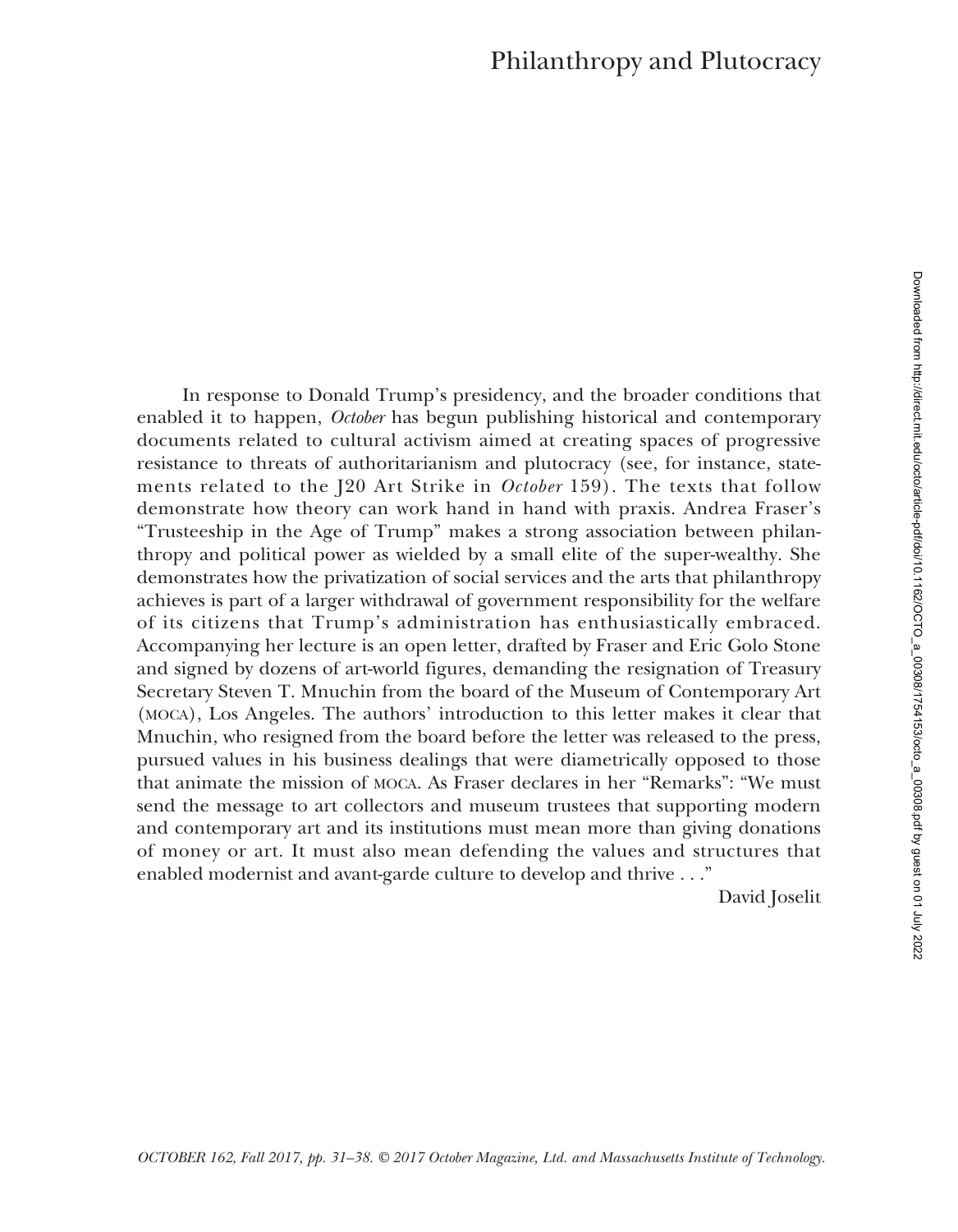## TRuSTEEShIP In ThE AGE oF TRuMP1 Andrea Fraser

Since the late 1960s, the art field has seen waves of concern over the influence of trustees and patrons on museum programs and collections. Unfortunately, these concerns often ignore the broader structural conditions and consequences of the uS system, which places responsibility for cultural institutions—and also many educational and social-welfare functions—with philanthropic organizations. These organizations are plutocratic in the most basic sense of the word: institutions that are considered public and provide basic social functions, but are governed by a minority of the wealthiest citizens according to their own interests, with little or no democratic input or oversight. Like political plutocracies, they tend to exist as closed, self-perpetuating systems of privilege, access, and influence. Indeed, the American philanthropy sector itself is the product of policies put into place in past eras of American plutocracy: the late-nineteenth-century Gilded Age, when Andrew Carnegie spread his "Gospel of Wealth," and the 1920s, when art collector, philanthropist, and treasury secretary Andrew Mellon institutionalized the charitable deduction on income taxes while slashing top tax rates to spur economic growth and philanthropy—initiating a financial frenzy that came to an abrupt end with the Great Depression. Mellon's philosophy returned with the neoliberal economic policies pursued aggressively in the United States since the 1980s, leading to our most recent gilded age, museum boom, recession, and levels of economic inequality and wealth concentration not seen since the 1920s.

Politically, plutocracy thrives on a vicious cycle of economic inequality. high levels of wealth concentration buy access, influence, and authority, which are used to secure policies and establish practices that protect and increase that wealth, which in turn is used to buy more influence, and so on and so on, undermining democracy. In America, philanthropy not only serves to justify extreme concentrations of wealth and legitimize its influence but contributes to inequality directly by creating a vicious cycle of tax revenues lost to tax deductions and rate cuts, leading to cuts in public spending, leading to increased demands for private philanthropy to make up for the social spending lost, leading to calls for more tax incentives to increase charitable contributions, leading to further reductions of tax revenues and public spending, and so on and so on.

With the inauguration of Donald Trump and the confirmation of his cabinet, the United States has become a "really existing" plutocracy, led by ultra-wealthy

<sup>1.</sup> This text originated as a speech written to launch an "American Friends of"–type organization founded by the Museum Ludwig Cologne with my encouragement (I serve on the museum's board). The full text can be found as "Remarks for the Launch of the International Society of the Museum Ludwig Cologne" in Yilmaz Dziewior, ed., *We Call It Ludwig: The Museum Is Turning 40!*, (Cologne: Museum Ludwig and Verlag der Buchhandlung Walther König, 2017), pp. 318–30. This adapted excerpt was first prepared for the program "More Is Never Enough with A. L. Steiner," presented at the Museum of Contemporary Art, Chicago, on February 8, 2017.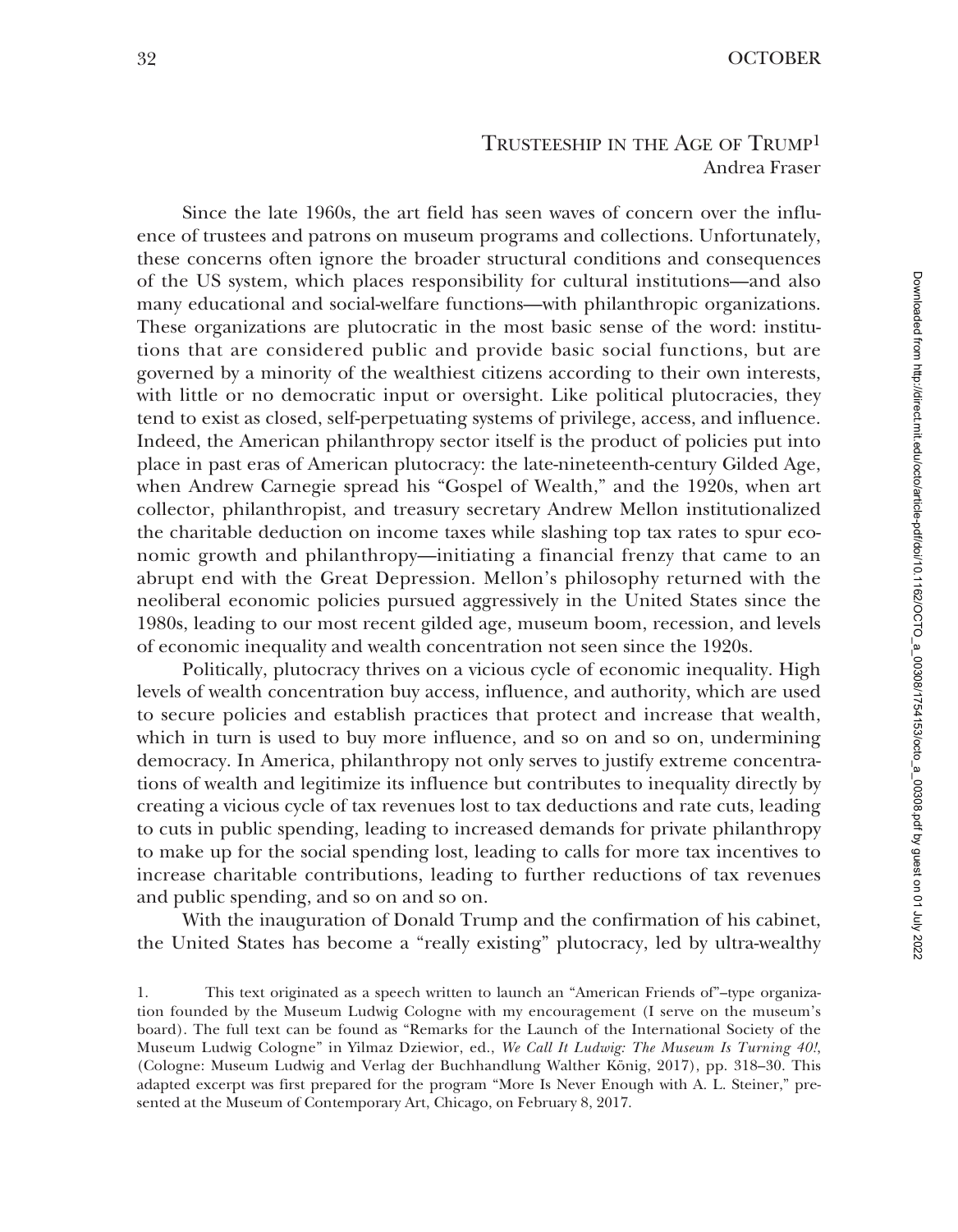people with few qualifications for government. however, social scientists have established that America became a plutocracy long before Trump was elected president.2 over half of all contributions to the recent presidential campaign came from just three hundred and fifty American families and their companies—the vast majority backing conservative candidates who champion policies that would protect their wealth and the profitability of their businesses by cutting taxes and eliminating financial, environmental, consumer, and labor regulations.3

Many of those families also have members who sit on museum boards. As an article in *Forbes* put it, the "real plutocrats" not only "make Presidents [and] defeat or pass special legislation" but also "build hospitals, museum wings, endow universities, libraries, music halls and more," thus "overshadowing" (or making up for?) the "corruption of the political process" with "philanthropy . . . and support of good works."4 In the American model, however, one can say that philanthropy itself always has been a corruption of the political process: It is part of a system in which public resources (that is, foregone tax revenues) are channeled to privately controlled organizations that operate free of public accountability and oversight a system that, despite the billions poured into art, education, health care, and other "good works," has served to perpetuate and legitimize the extreme inequality that underlies so many of the social problems philanthropic organizations would alleviate.

It is likely that art-museum trustees who make political contributions are more likely to contribute to progressive than conservative candidates and organizations. however, there are still many museum trustees and art collectors who have provided financial support for politicians who would rob people of freedom and dignity because of their origin, religious faith, or sexual orientation, who have preached hate and threatened censorship, and who have worked to restrict voting rights. There are even museum trustees who have supported Trump directly. One of Trump's most prominent supporters, the finance chairman of his campaign and now his treasury secretary, Steven T. Mnuchin, stepped down from the board of the Museum of Contemporary Art, Los Angeles, only after concerted pressure from the art community.

I doubt that many patrons of contemporary art personally subscribe to the Islamophobic, homophobic, anti-immigrant, misogynist, and racist positions and policies advocated by the politicians they sometimes support. Nevertheless, many

2. See Martin Gilens and Benjamin I. Page, "Testing Theories of American Politics: Elites, Interest Groups, and Average Citizens," *Perspectives on Politics*, 12(3) (2014), pp. 564–81; Martin Gilens, *Affluence & Influence: Economic Inequality and Political Power in America* (Princeton: Princeton university Press, 2012).

3. nicholas Confessore, Sarah Cohen, and Karen Yourish, "The Families Funding the 2016 Presidential Election," *New York Times*, october 10, 2015.

4. Robert Lenzner, "We Are Becoming a Plutocracy no Matter What obama Proposes Tomorrow," January 26, 2014, *Forbes,* http://www.forbes.com/sites/robertlenzner/2014/01/26/thosewith-affluence-have-all-the-influence-in-america/#2748579b3b6d.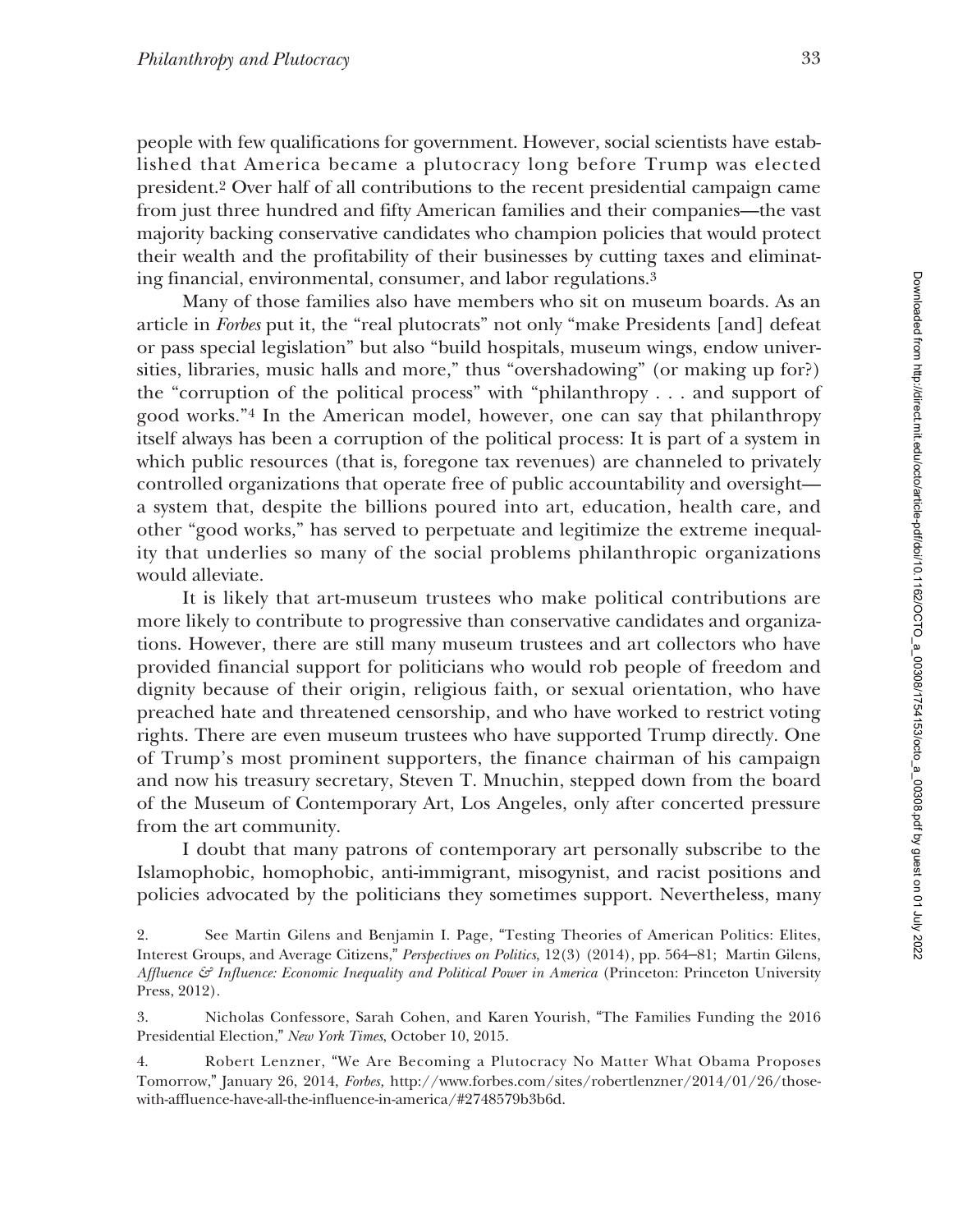do appear willing to overlook such attacks on democratic, civil, and human rights because these politicians further their professional and financial interests. To a very large extent, artists, curators, and museum directors similarly have been willing to overlook the political and economic agendas of art patrons because those patrons further their own professional and financial interests or the specific interests of their institutions.

The time has come for that to change. With the rise of plutocrats and oligarchs who mobilize nationalism and preach hate to secure consent to corrupt governance and who are intent on undermining whatever stands in their way including democratic institutions and elections, science, and even the most basic criteria of verifiable fact—we have to recognize that there is much more at stake than funding our shows and acquisitions.

We must send the message to art collectors and museum trustees that supporting modern and contemporary art and its institutions now must mean more than giving donations of money or art. It also must mean defending the values and structures that enabled modernist and avant-garde culture to develop and thrive and that enable universities and museums to teach, study, and present that culture with autonomy and integrity. It means defending these principles not just in the artistic field but in political and economic fields as well.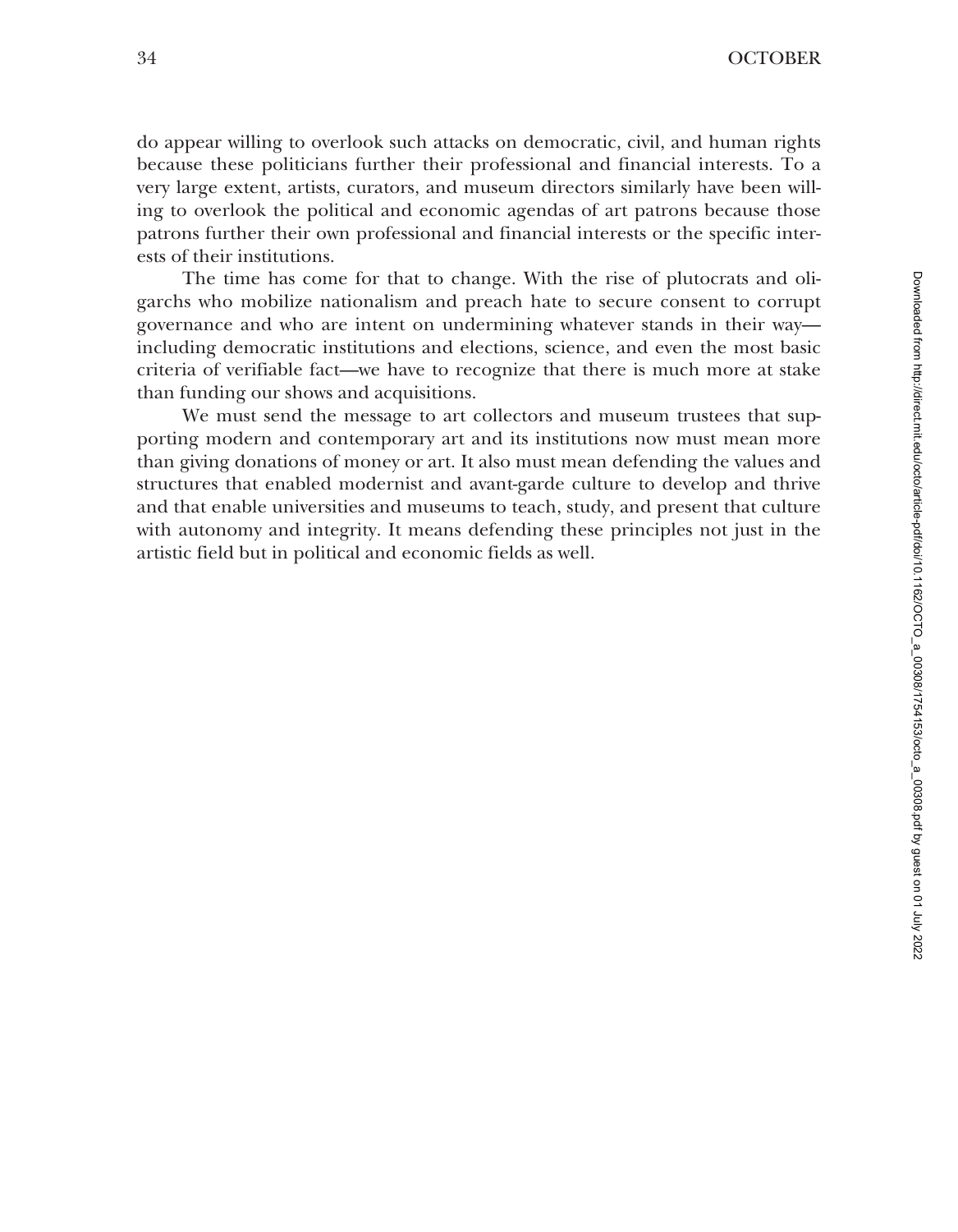Steven T. Mnuchin joined the board of the Museum of Contemporary Art, Los Angeles, in December 2009. The son of art dealer Robert Mnuchin, Steven Mnuchin spent seventeen years at Goldman Sachs before establishing his own hedge fund, Dune Capital Management, with Daniel Neidich in 2004. In 2009, the same year he joined MoCA's board, he took advantage of the subprime-mortgage crisis by assembling a group of investors to purchase the residential lender IndyMac from the FDIC at a 20 percent discount. The FDIC also agreed to cover all the bank's loan losses over the first 20 percent.5 Renamed oneWest, the lender bought up other failing banks and pursued foreclosure practices so aggressive that Mnuchin was later dubbed the "foreclosure king." According to the California Reinvestment Coalition, oneWest foreclosed on more than thirty-six thousand homeowners, concentrated in communities of color. The bank accounted for 39 percent of all foreclosures on federally insured reverse mortgages, products targeting homeowners over the age of sixty-two, despite servicing only 17 percent of that market.<sup>6</sup> OneWest was sold to the CIT Group in 2015, earning Mnuchin an estimated \$380 million in sale proceeds and dividends. Soon after the sale, the US Department of Housing and Urban Development opened an investigation into the bank's foreclosure practices.7 Following the sale of oneWest, Mnuchin began financing film production.

In April 2016, Mnuchin became the finance chairman of Donald Trump's presidential campaign. Rather than build a fund-raising apparatus from scratch (since the Trump campaign had none), Mnuchin made a deal with the Republican National Committee to outsource fund-raising in exchange for a percentage of the take.8 he also leveraged his hedge fund and Goldman Sachs connections to bring in big-money donors, enabling the Trump campaign to compete with hillary Clinton's enormously successful fund-raising machine.9

5. "F.D.I.C. Closes Sale of IndyMac," "Dealbook," *New York Times,* March 20, 2009, https://dealbook.nytimes.com/2009/03/20/fdic-closes-sale-of-indymac-to-onewest/?\_r=0; Zachary Mider, "Nominating Mnuchin for Treasury Will Dredge Up Mortgage Meltdown Controversies," Bloomberg, november 21, 2016, https://www.bloomberg.com/news/articles/2016-11-22/trump-treasury-contender-mnuchin-found-profits-in-mortgage-mess.

6. California Reinvestment Coalition, "California Reinvestment Coalition Responds to Steve Mnuchin's Likely nomination for Treasury Secretary," calreinvest.com, november 30, 2016, http://www.calreinvest.org/news/california-reinvestment-coalition-responds-to-steve-mnuchins-likelynomination-for-treasury-secretary.

7. Zachary Mider and Saleha Mohsin, "Trump's Treasury Pick has a \$230 Million Blemish on his Record," Bloomberg, December 13, 2016, https://www.bloomberg.com/news/articles/2016-12- 13/mnuchin-s-reverse-mortgage-woes-blemish-record-of-treasury-pick.

8. Max Abelson and Zachary Mider, "Trump's Top Fundraiser Eyes the Deal of a Lifetime," Bloomberg, August 31, 2016, https://www.bloomberg.com/news/articles/2016-08-31/steven-mnuchinbusinessweek.

9. Matthew Goldstein and Alexandra Stevenson, "Trump's Treasury Pick Moves in Secretive hedge Fund Circles," *New York Times*, December 19, 2016, https://www.nytimes.com/2016/12/19/ business/dealbook/steven-mnuchin-trump-treasury-hedge-funds.html.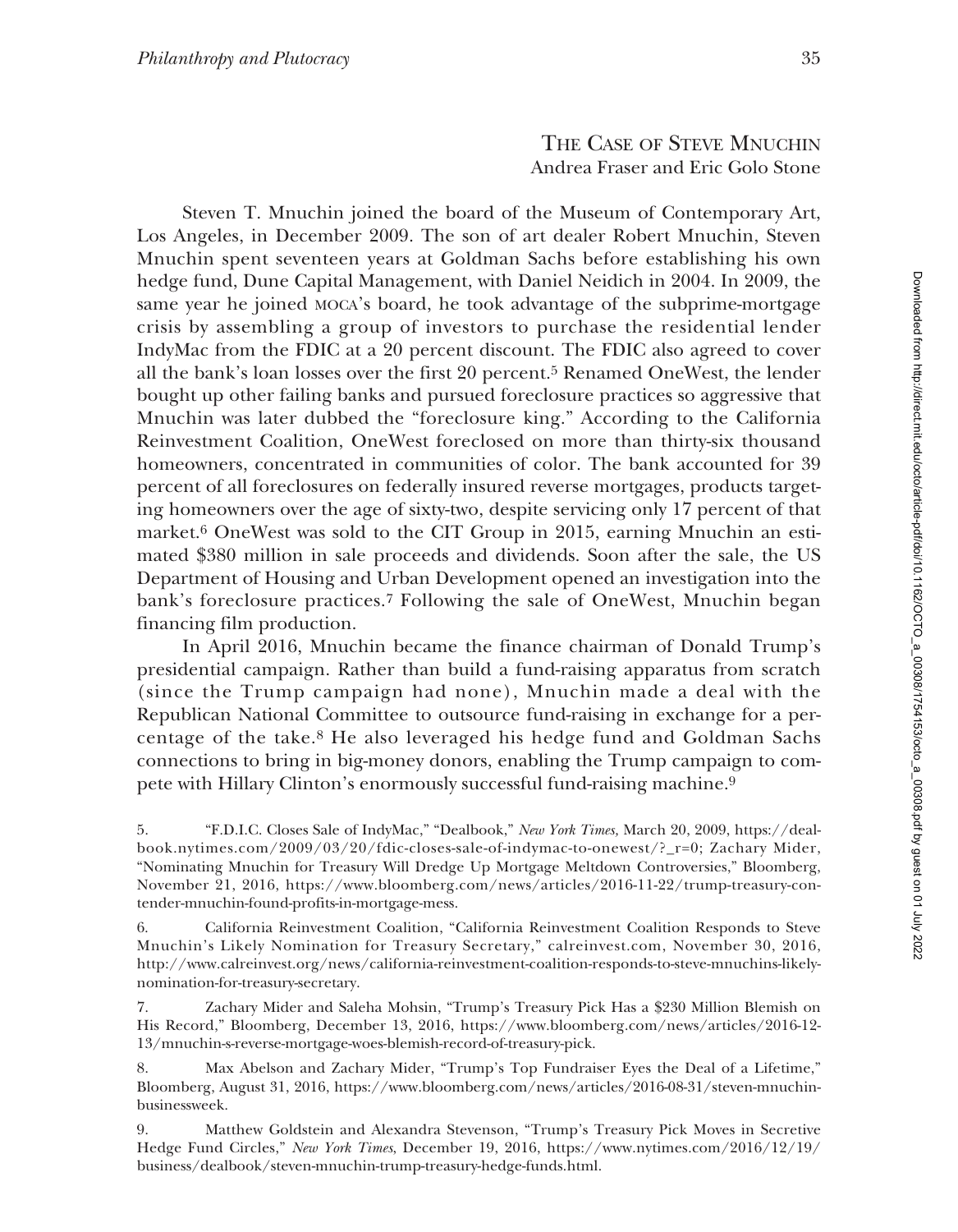36 october 2005 october 2006 october 2006 october 2006 october 2006 october 2006 october 2006 october 2006 october 2006 october 2006 october 2006 october 2006 october 2006 october 2006 october 2006 october 2006 october 200

Soon after Mnuchin joined the Trump campaign, members of the Los Angeles art community, including some with close ties to MoCA, began urging the museum to remove him from the board. These efforts intensified after Election Day, with a petition online and leafletting in front of the museum. In late November, we drafted an open letter to MOCA demanding that Mnuchin be removed from the board. On December 1, we began circulating the letter to collect signatures. MoCA senior staff were aware that we planned to release the letter to the press the following day. On the morning of December 2, before the letter was released, we were notified by the museum that Mnuchin had stepped down from the board and that his name had been removed from its website. on December 3, the *Los Angeles Times* reported that Mnuchin had left the MoCA board, as well as the boards of the CIT Group and Sears holdings, citing "new workload as the reason for his resignation."

Mnuchin is not unique among trustees of major museums in joining the Trump campaign or in serving his administration. MoCA's board also includes Carla Sands and Steven A. Cohen. Sands was an active fund-raiser for Trump, served on his economic advisory committee, and contributed \$100,000 to his inauguration.10 Cohen contributed \$1,000,000 to Trump's inauguration. Cohen also sits on the board of the Museum of Modern Art in new York, together with Larry Fink, who served on Trump's Strategic and Policy Forum until it disbanded in the wake of Trump's defense of neo-nazi demonstrators in Charlottesville. (Fink did not resign or publicly criticize Trump prior to the disbanding of the forum.) Henry Kravis, the husband of MoMA president Marie-Josée Kravis, also contributed \$1,000,000 to Trump's inauguration. Kenneth Griffin, who serves on the boards of the Whitney Museum, the Museum of Contemporary Art Chicago, and the Art Institute of Chicago, gave \$100,000.11

Mnuchin stood next to Trump during the August 15, 2017, press conference at which Trump defended neo-Nazis, and he continued to stand by Trump while other advisors from the business world resigned in protest. Defending Trump in response to a call to resign as treasury secretary signed by over three hundred members of his Yale class of 1985, Mnuchin made it clear that, for him, the financial goals of tax cuts and deregulation outweighed the threat of farright bigotry, anti-Semitism, and authoritarianism.12

The open letter to MoCA is reprinted here with the signatures collected in the brief twenty-four hours it was in circulation. While demanding action by MoCA on

<sup>10.</sup> Imogen Rose-Smith, "From Socialite to Donald Trump Adviser: The Rise of Carla Sands," *Institutional Investor*, September 6, 2016, http://www.institutionalinvestor.com/article/3582970/assetmanagement-hedge-funds-and-alternatives/from-socialite-to-donald-trump-adviser-the-rise-of-carlasands.html#/.WZssTbQ7P4o.

<sup>11.</sup> Eileen Kinsella, "Which Art World Figures Funded Donald Trump's Inauguration?," Artnet, April 20, 2017, https://news.artnet.com/art-world/steve-cohen-1m-trump-donation-930890.

<sup>12.</sup> Maggie haberman, "Steven Mnuchin Defends Trump's Reaction to Charlottesville Violence," *New York Times*, August 20, 2017.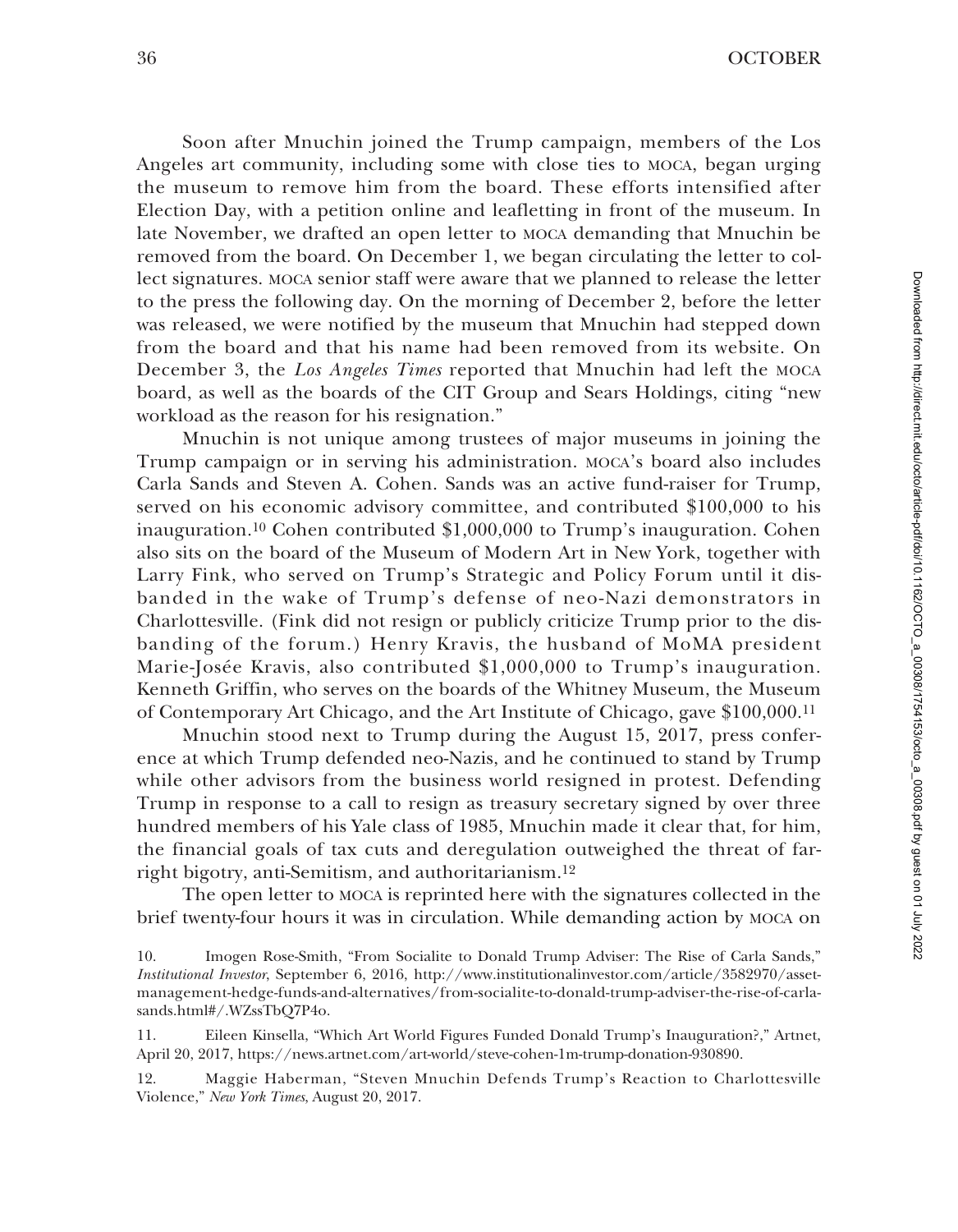Mnuchin's board membership, it also aimed to mobilize the broader art community, including artists and curators on the MoCA board and staff with whom we share its principles. We hope that reprinting the letter here will support continuing efforts to challenge the trusteeship of patrons who support art institutions financially while also supporting politicians who undermine the values on which those institutions depend.

## AN OPEN LETTER TO THE MUSEUM OF CONTEMPORARY ART, LOS ANGELES, FROM MEMBERS OF THE ART COMMUNITY

December 1, 2016

Dear Museum of Contemporary Art:

The Museum of Contemporary Art, Los Angeles, defines its mission as that of "identifying and presenting the most significant and challenging art of our time." It has presented groundbreaking exhibitions of art that explore and challenge racism, sexism, heterosexism, xenophobia, and nationalism. With the support of the diverse Los Angeles art community, MoCA has weathered its own financial and institutional challenges.

Today, our national arts community is being challenged. Indeed, it is facing a dire threat. President-elect Donald Trump has repeatedly attacked the freedom of speech on which artistic expression depends. he has vilified journalism, even encouraging supporters to attack journalists physically. he has ranted against the cast of *Hamilton* for speaking out from the stage, while remaining silent on neo-Nazis celebrating his election win. He has threatened to jail people who desecrate the American flag, demonstrating either ignorance or disregard of the uS Constitution and Supreme Court. he has disparaged and denigrated women, immigrants, people of color, and the differently abled, and has shown intolerance of difference of all kinds. he has consistently identified the other as threatening, promising mass deportation, faith-based registries, and walls around our country. The policies advocated by Donald Trump and his supporters not only are antithetical to what the Museum of Contemporary Art represents, but also directly threaten cultural producers and the very existence of free expression—which the museum was founded to support and on which the museum itself depends.

We find it incomprehensible and unacceptable that the finance chair of Donald Trump's presidential campaign and nominee for treasury secretary sits on MoCA's board of trustees. Steven T. Mnuchin's prominent and active support for Donald Trump and his policies renders him unfit to serve as an officer of an art